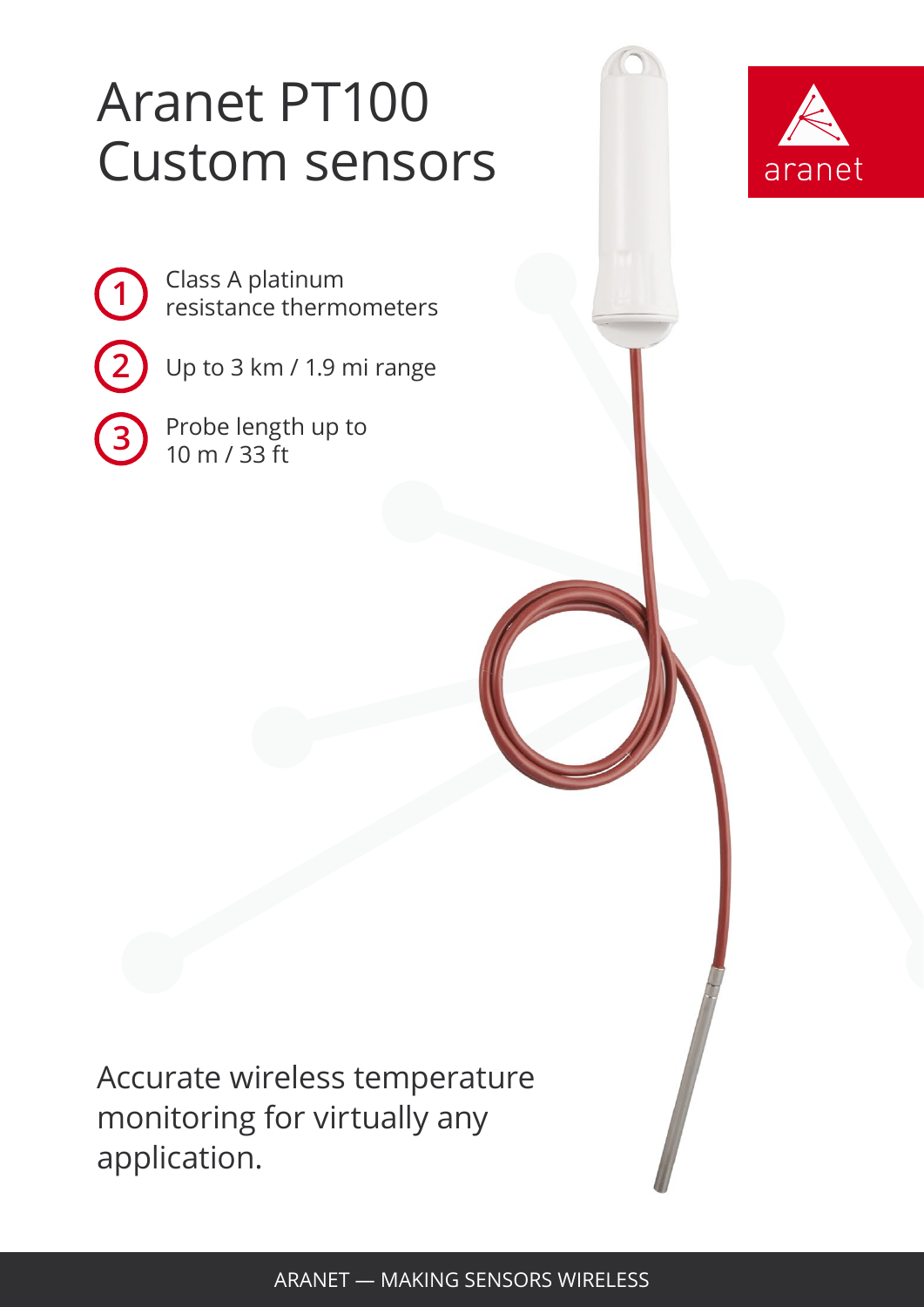**Aranet PT100** sensors are now available with more than 20 different custom probes for all your specific temperature monitoring needs.

The probes come in different sizes, shapes and even materials allowing for incredible flexibility to tailor the solution for each specific case.

All Aranet PT100 sensors utilize 4-wire configuration for most precise measurements, superior to 3-wire and 2-wire circuits. Minimum order quantity for each custom probe sensor is 10 pieces.



**Standard #0** Range: -60 °C to 180 °C (-76 °F to 356 °F) Ingress protection code: IP68 Probe: stainless steel /

6 x 100 mm (0.2 x 3.9 in)



**Extended #E**

for COVID-19 Vaccine Storage Monitoring Range: -190 °C to 260 °C (-310 °F to 500 °F) Ingress protection code: IP68 Probe: stainless steel /

6 x 100 mm (0.2 x 3.9 in)

### **G 1/2 Thread #G**

**M6 Thread #H**

code: IP68

Range: -60 °C to 180 °C (-76 °F to 356 °F) Ingress protection code: IP68 Probe: stainless steel / 6 x 100 mm (0.2 x 3.9 in) G 1/4 also available

Range: -60 °C to 180 °C (-76 °F to 356 °F) Ingress protection

Probe: stainless steel M8 also available



**Magnetic #M** Range: -60 °C to 180 °C (-76 °F to 356 °F) Ingress protection code: IP68 Probe: aluminium



#### **Mantel #J**

Range: -200 °C to 600 °C (-328 °F to 1112 °F) Ingress protection code: IP54 Probe: stainless steel / 3 x 200 mm (0.1 x 7.9 in) Cable insulation material: glass (-60 °C to 400 °C / -76 °F to 752 °F)





**Food Grade #F** Range: -190 °C to 260 °C (-310 °F to 500 °F) Ingress protection code: IP68 Probe: stainless steel / 4 x 140 mm (0.2 x 5.5 in)